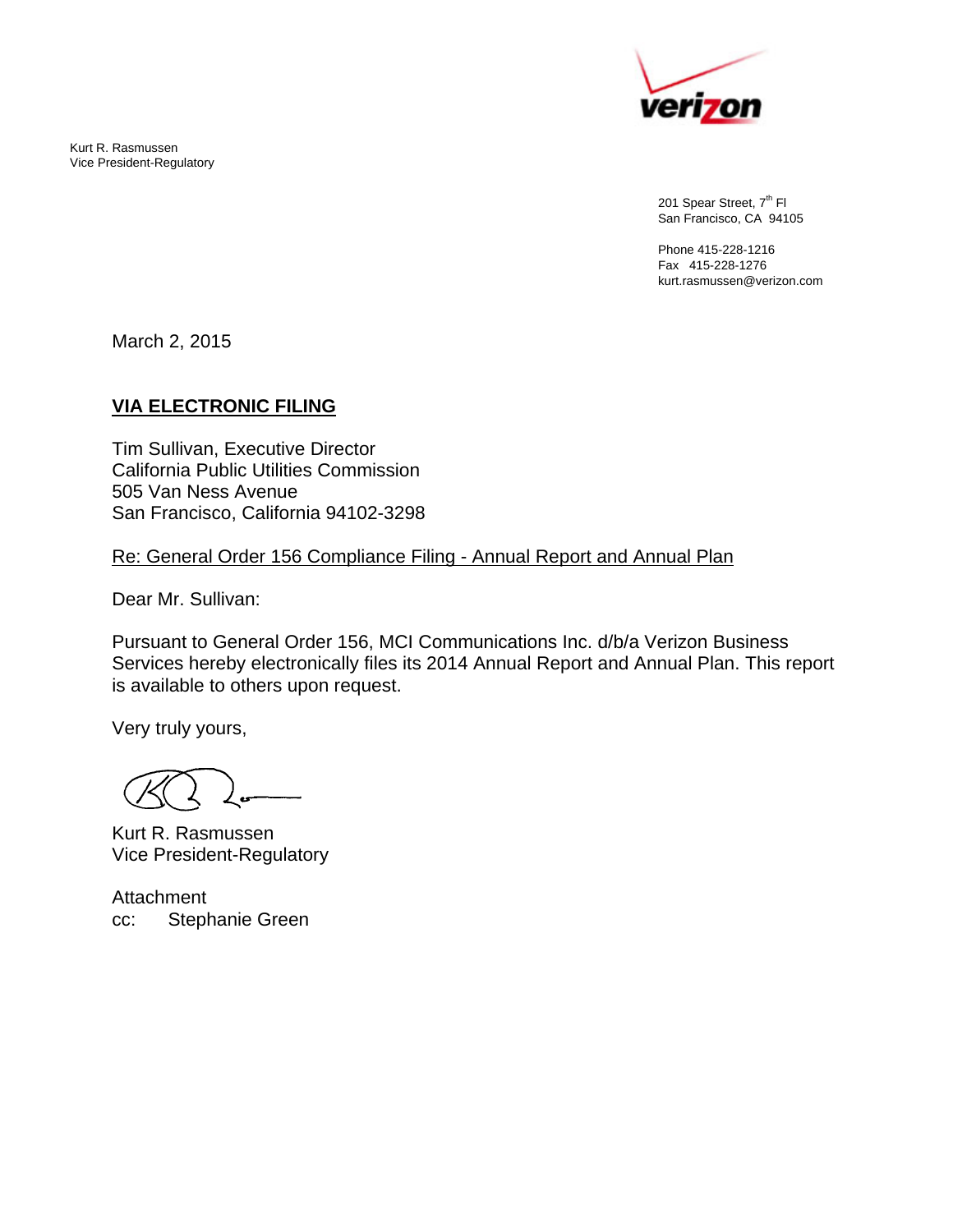## **WOMEN, MINORITY, AND DISABLED VETERAN BUSINESS ENTERPRISE ANNUAL REPORT AND ANNUAL PLAN**

**JANUARY – DECEMBER 2014** 

**Submitted by fMCI Communications, Inc d/b/a Verizon Business Services**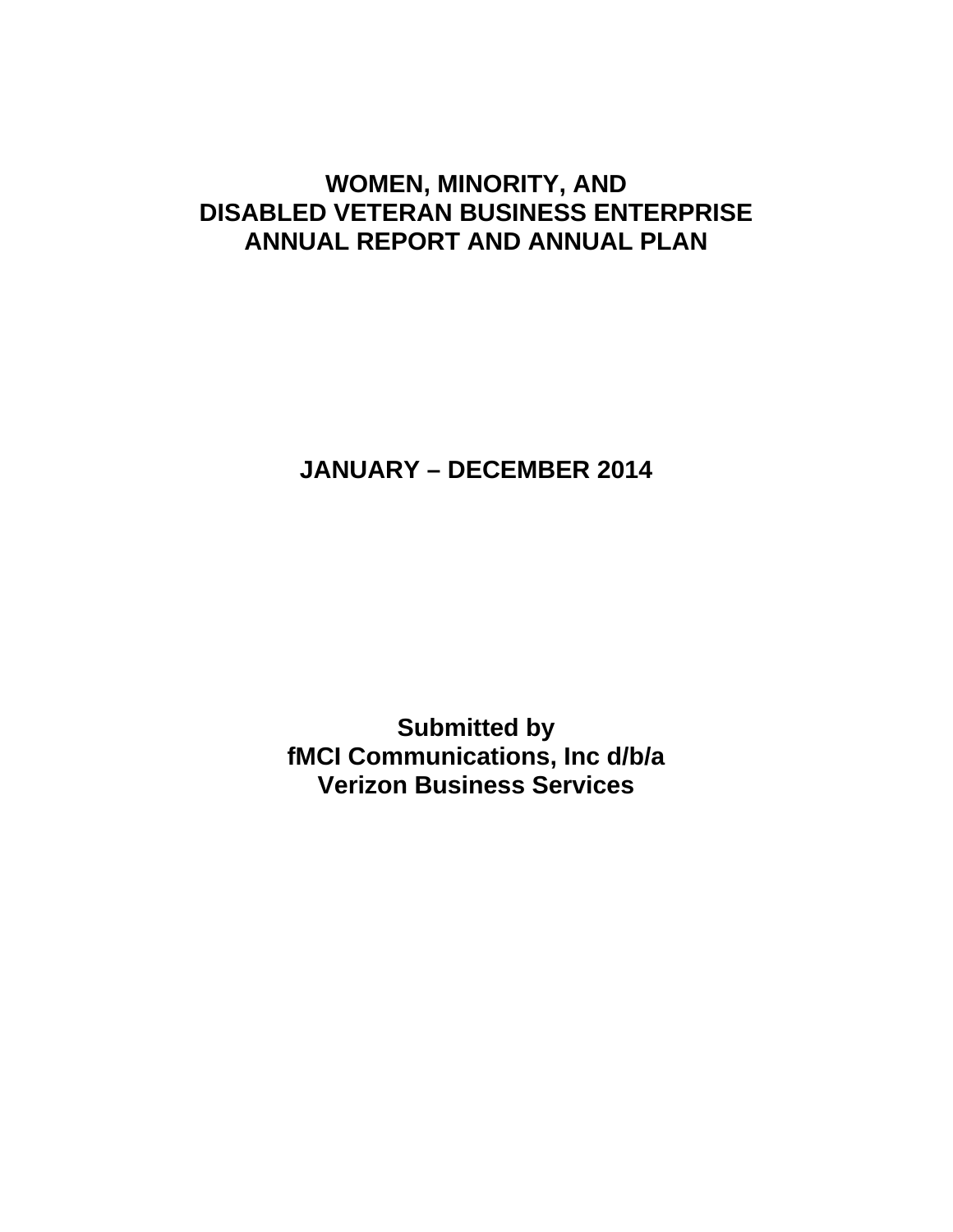## **Report Summary**

MCI Communications Services, Inc (d.b.a. Verizon Business Services) submits this 2014 Annual Report and Annual Plan in compliance with GO 156, Sections 9 and 10. Section 9 of the California Public Utilities Commission's (CPUC) General Order 156 requires utilities to electronically file an annual report discussing ten topics. Section 10 of GO 156 requires utilities to discuss its plans to increase the following reporting year's expenditures. MCI Communications Services, Inc (d.b.a. Verizon Business Services)reports on a calendar year basis (January 1 – December 31).

Our Supplier Diversity Program supports providing procurement opportunities to, women, minority and service disabled veteran owned business enterprises (WMDVBE). Supplier Diversity is an element of Verizon's strategy to grow and compete in the marketplace, and provides customers with the highest quality and service. By including supplier diversity in our supply chain, we can strategically accomplish two goals: we position our business for success through better quality and innovation, and we contribute to the economic prosperity of the communities we serve.

Verizon consolidated its Supplier Diversity organization, at the corporate level for increased efficiency and service. The detailed reporting required by GO 156 Section 9 submitted by Verizon California Inc. represents that consolidated initiative; therefore documentation in Verizon California's report addresses the accomplishments of 2014 and the Annual Plan for 2015 for Verizon Business Services and will not be repeated here.